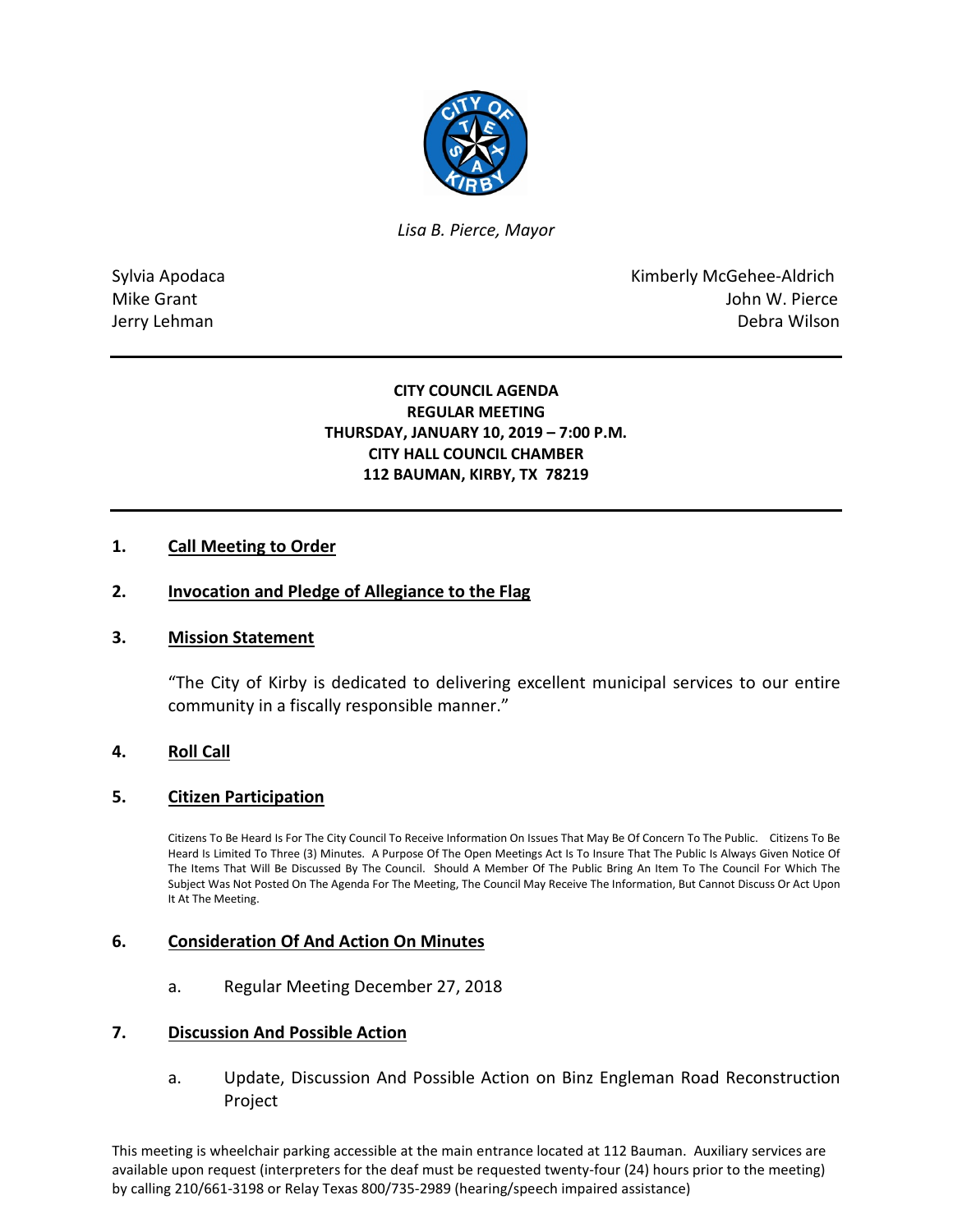- b. Update, Discussion And Possible Action On Happiness Water Mains Replacement Project
- c. Discussion And Possible Action On Possible Regulation Of Electronic Scooters
- d. Discussion And Possible Action On Ordinance No. O-2019-850 Amending FY 2018-2019 Municipal Budgets Of The City Of Kirby. This Is The First Reading.
- e. Discussion And Possible Action On Resolution No. R-2019-705 Adopting The City Of Kirby Investment Policy
- f. Discussion And Possible Action On Resolution No. R-2019-706 Adopting The City Of Kirby Investment Strategy
- g. Discussion And Possible Action On Resolution No. R-2019-707 Of The City Council Of The City Of Kirby Authorizing City Entry Into A Gateway Monument Agreement With The State Of Texas And Authorizing The City Manager To Confirm Various Matters Related To the Proposed Gateway Monument
- h. Discussion And Possible Action On Appointing Member(s) To The Senior Center Corporation Board
- i. Discussion And Possible Action On Appointing Member(s) To The Beautification And Recycle Committee
- j. Discussion And Possible Action On Appointing Regular Member(s) And Alternate Member(s) To The Building And Standards Commission

# **8. Requests and Announcements**

a. Requests By Mayor And Council Members For Items To Be Placed On Future City Council Agendas And Announcements On City Events/Community Interests

\_\_\_\_\_\_\_\_\_\_\_\_\_\_\_\_\_\_\_\_\_\_\_\_\_\_\_

# **9. Adjournment**

 Monique L. Vernon City Manager

Patty Cox, TRMC City Secretary

\_\_\_\_\_\_\_\_\_\_\_\_\_\_\_\_\_\_\_\_\_\_

This meeting is wheelchair parking accessible at the main entrance located at 112 Bauman. Auxiliary services are available upon request (interpreters for the deaf must be requested twenty-four (24) hours prior to the meeting) by calling 210/661-3198 or Relay Texas 800/735-2989 (hearing/speech impaired assistance)